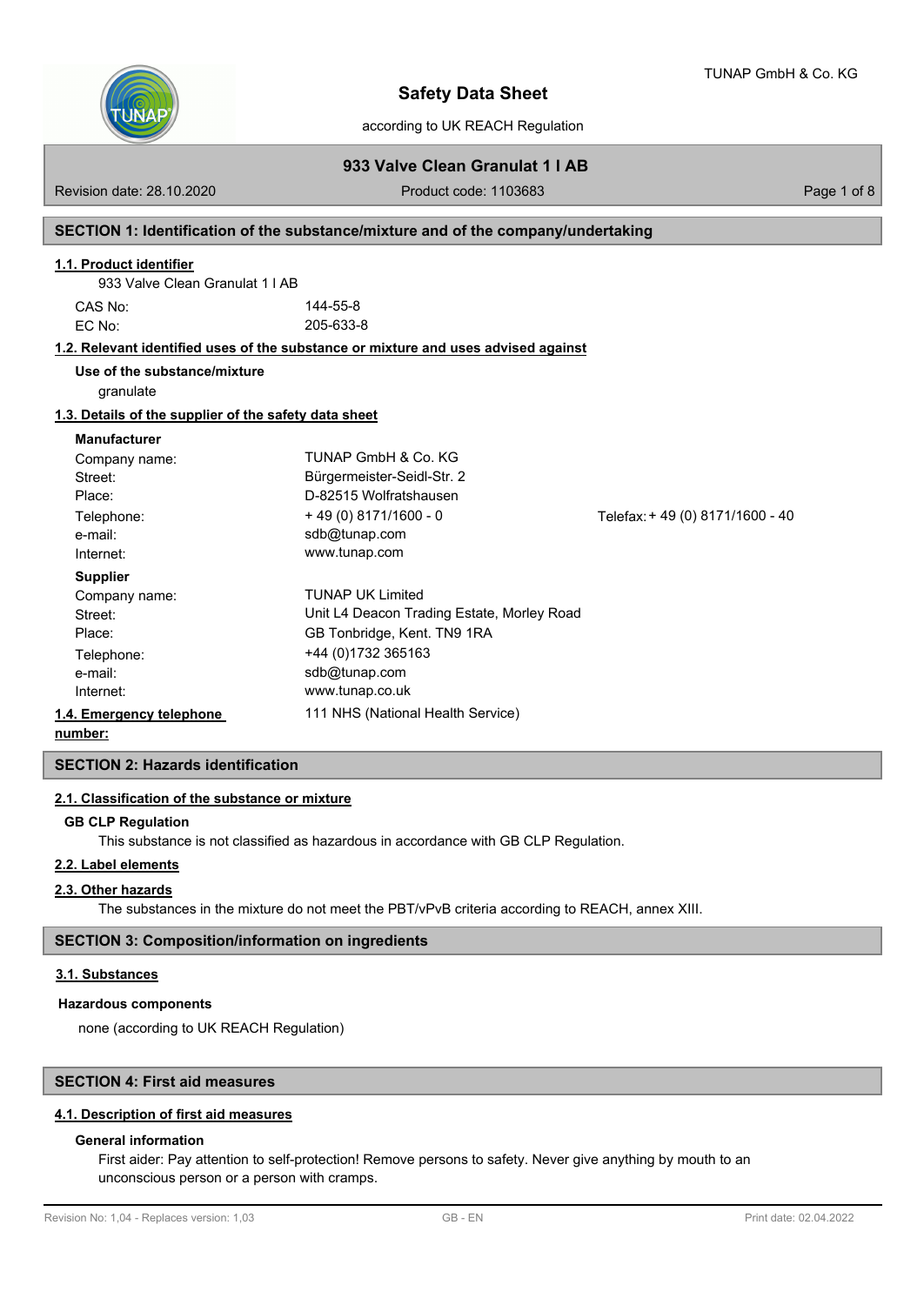

# **933 Valve Clean Granulat 1 l AB**

Revision date: 28.10.2020 Product code: 1103683 Page 2 of 8

### **After inhalation**

Remove person to fresh air and keep comfortable for breathing. In all cases of doubt, or when symptoms persist, seek medical advice.

### **After contact with skin**

Wash with plenty of water and soap. Take off immediately all contaminated clothing and wash it before reuse. In all cases of doubt, or when symptoms persist, seek medical advice.

#### **After contact with eyes**

Rinse cautiously with water for several minutes. Remove contact lenses, if present and easy to do. Continue rinsing. In case of troubles or persistent symptoms, consult an ophthalmologist.

#### **After ingestion**

Do NOT induce vomiting. Observe risk of aspiration if vomiting occurs. Call a physician in any case!

#### **4.2. Most important symptoms and effects, both acute and delayed**

Headache, nausea, dizziness, fatigue, skin irritation

### **4.3. Indication of any immediate medical attention and special treatment needed**

Treat symptomatically. Call a POISON CENTER. Symptoms can occur only after several hours.

# **SECTION 5: Firefighting measures**

### **5.1. Extinguishing media**

#### **Suitable extinguishing media**

Water fog. Foam. Carbon dioxide (CO2). Extinguishing powder.

#### **Unsuitable extinguishing media**

High power water jet.

#### **5.2. Special hazards arising from the substance or mixture**

Incomplete combustion and thermolysis gases of different toxicity can occur. In the case of hydrocarbonaceous products such as CO, CO2, aldehydes and soot. These can be very dangerous if they are inhaled in high concentrations or in enclosed spaces.

# **5.3. Advice for firefighters**

In case of fire and/or explosion do not breathe fumes. Move undamaged containers from immediate hazard area if it can be done safely. In case of fire: Wear self-contained breathing apparatus.

### **SECTION 6: Accidental release measures**

### **6.1. Personal precautions, protective equipment and emergency procedures**

### **General advice**

Wear breathing apparatus if exposed to vapours/dusts/aerosols. Remove all sources of ignition. Keep away from heat, hot surfaces, sparks, open flames and other ignition sources. No smoking. Wear personal protection equipment.

#### **6.2. Environmental precautions**

Do not allow to enter into surface water or drains. Prevent spread over a wide area (e.g. by containment or oil barriers). Ensure all waste water is collected and treated via a waste water treatment plant.

# **6.3. Methods and material for containment and cleaning up**

### **Other information**

Absorb with liquid-binding material (sand, diatomaceous earth, acid- or universal binding agents). Clean contaminated articles and floor according to the environmental legislation.

# **6.4. Reference to other sections**

Safe handling: see section 7 Personal protection equipment: see section 8 Disposal: see section 13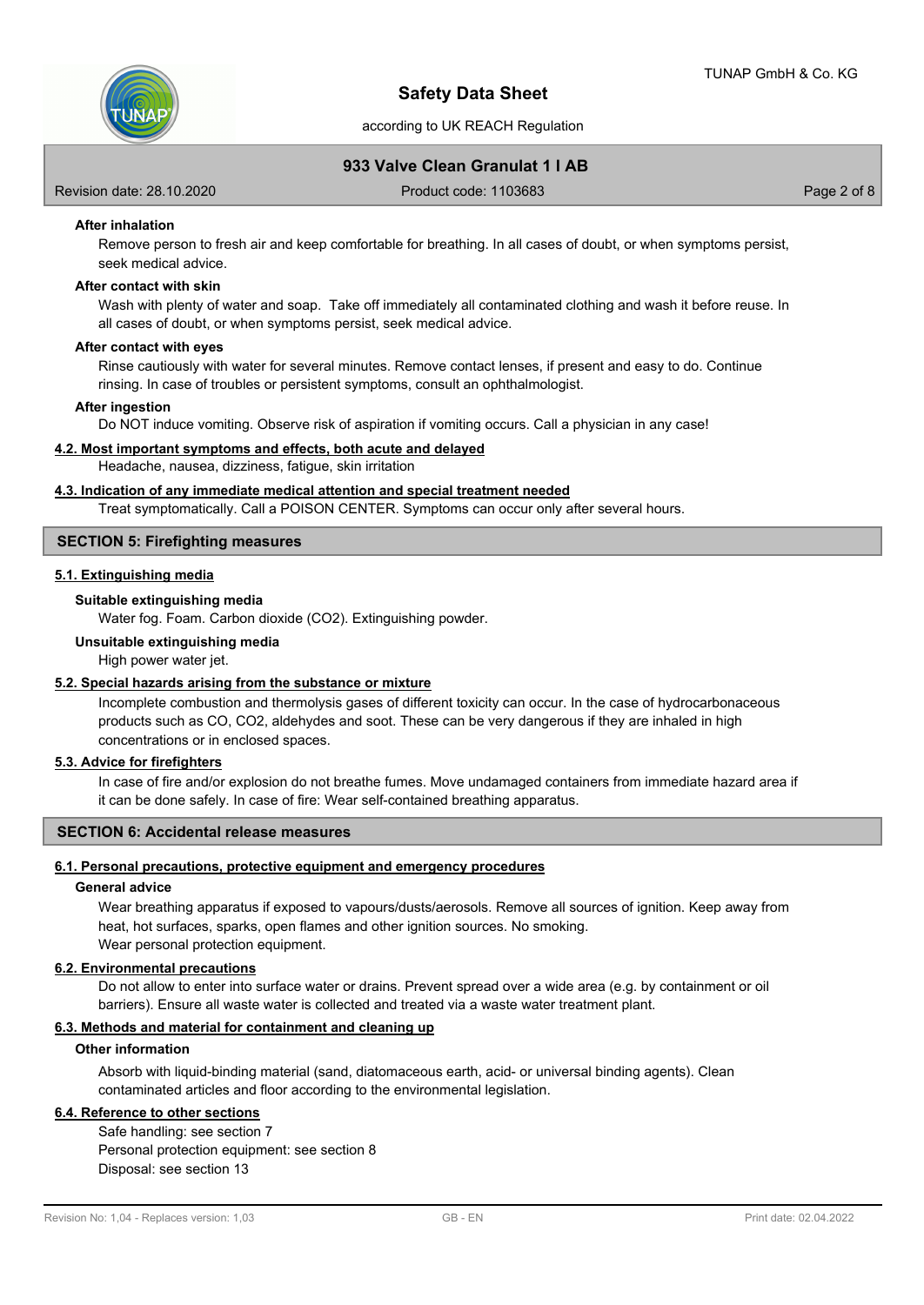

# **933 Valve Clean Granulat 1 l AB**

Revision date: 28.10.2020 Product code: 1103683 Page 3 of 8

# **SECTION 7: Handling and storage**

### **7.1. Precautions for safe handling**

### **Advice on safe handling**

Observe instructions for use.

Dust must be exhausted directly at the point of origin. Vapours/aerosols must be exhausted directly at the point of origin. If local exhaust ventilation is not possible or not sufficient, the entire working area should be ventilated by technical means.

When using do not eat, drink, smoke, sniff.

Wear personal protection equipment (refer to section 8).

#### **Advice on protection against fire and explosion**

Keep away from sources of ignition - No smoking.

#### **Advice on general occupational hygiene**

Avoid exposure. Wear suitable protective clothing. Draw up and observe skin protection programme.

### **Further information on handling**

Avoid contact with skin and eyes.

### **7.2. Conditions for safe storage, including any incompatibilities**

#### **Requirements for storage rooms and vessels**

Keep container tightly closed. Observe legal regulations and provisions.

#### **Hints on joint storage**

Do not store together with: Oxidizing agents. Pyrophoric or self-heating substances. Food and feedingstuffs.

#### **Further information on storage conditions**

Store in a cool dry place. Observe legal regulations and provisions.

### **7.3. Specific end use(s)**

No information available.

# **SECTION 8: Exposure controls/personal protection**

### **8.1. Control parameters**

#### **Additional advice on limit values**

a no restriction b End of exposure or end of shift c at long-term exposure: d before next shift

blood (B)

Urine (U)

### **8.2. Exposure controls**

### **Appropriate engineering controls**

If handled uncovered, arrangements with local exhaust ventilation have to be used.

#### **Individual protection measures, such as personal protective equipment**

#### **Eye/face protection**

Suitable eye protection: Tightly sealed safety glasses.

EN 166

### **Hand protection**

Protect skin by using skin protective cream. When handling with chemical substances, protective gloves must be worn with the CE-label including the four control digits. The quality of the protective gloves resistant to chemicals must be chosen as a function of the specific working place concentration and quantity of hazardous substances.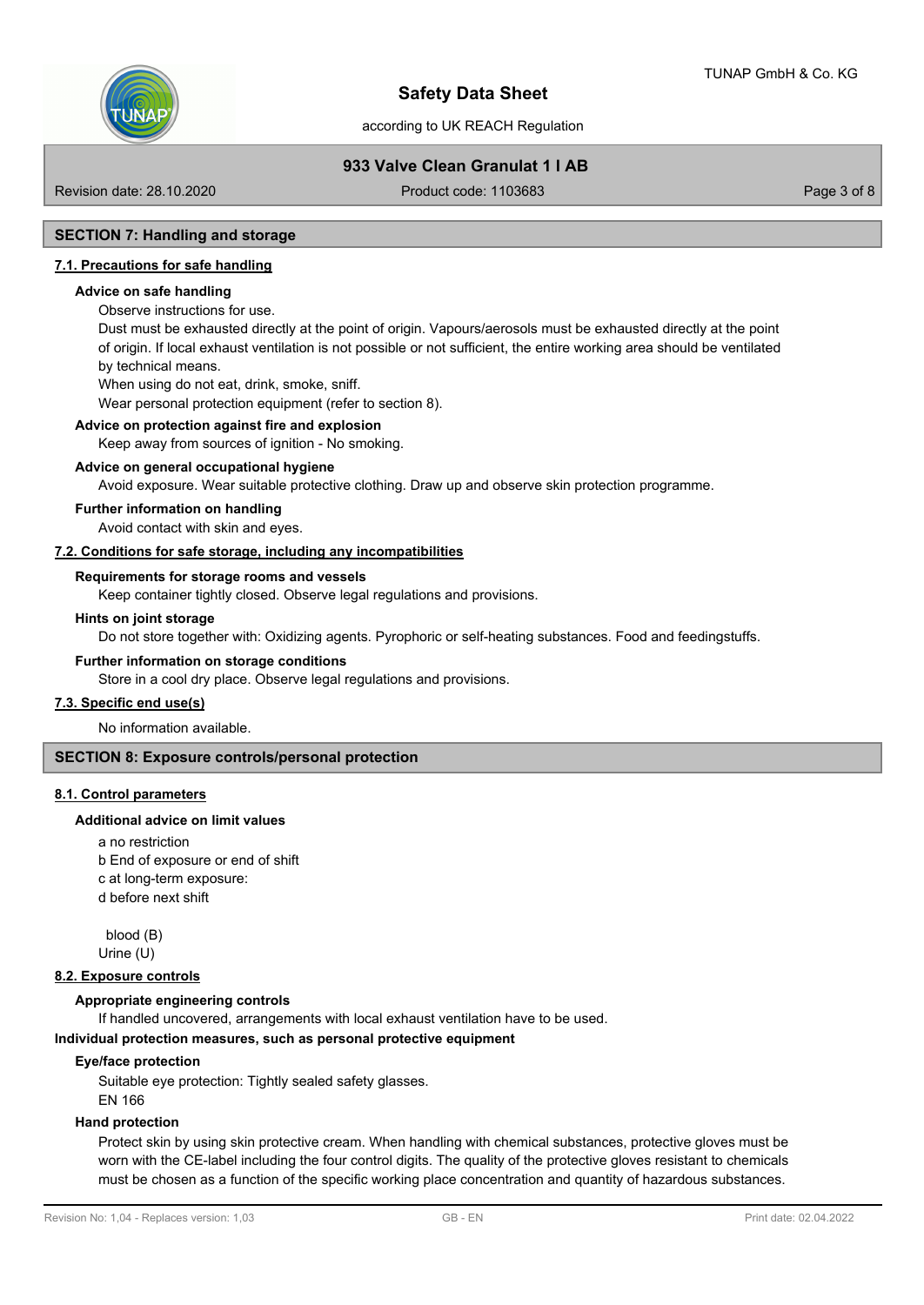



according to UK REACH Regulation

# **933 Valve Clean Granulat 1 l AB**

Revision date: 28.10.2020 Product code: 1103683 Page 4 of 8

Suitable material: NBR (Nitrile rubber) Breakthrough time: 480min Thickness of the glove material 0,45 mm EN ISO 374

# **Skin protection**

Wear suitable protective clothing. Take off immediately all contaminated clothing and wash it before reuse.

# **Respiratory protection**

Wear breathing apparatus if exposed to vapours/dusts/aerosols.

When exceeding the relevant workplace exposure limits, note the following:

Suitable respiratory protective equipment: Combination filter device (DIN EN 141)..

Filtering device with filter or ventilator filtering device of type: P2

Observe the wear time limits as specified by the manufacturer.

Observe legal regulations and provisions.

### **Environmental exposure controls**

Observe legal regulations and provisions.

### **SECTION 9: Physical and chemical properties**

# **9.1. Information on basic physical and chemical properties**

| Physical state:                                | granulate                        |                        |
|------------------------------------------------|----------------------------------|------------------------|
| Colour:                                        | white                            |                        |
| Odour:                                         | odourless                        |                        |
|                                                |                                  | <b>Test method</b>     |
| Changes in the physical state                  |                                  |                        |
| Melting point/freezing point:                  | not applicable                   |                        |
| Flash point:                                   |                                  | <b>ISO 3679</b>        |
| <b>Flammability</b>                            |                                  |                        |
| Solid/liquid:                                  | not determined                   |                        |
| Gas:                                           | not applicable                   |                        |
| <b>Explosive properties</b><br>not explosive.  |                                  |                        |
| Auto-ignition temperature:                     | not applicable                   |                        |
| <b>Self-ignition temperature</b>               |                                  |                        |
| Solid:                                         | not determined                   |                        |
| Gas:                                           | not applicable                   |                        |
| Decomposition temperature:                     | > 50 °C                          |                        |
| pH-Value (at 20 °C):                           |                                  | 8.4 DIN 19268          |
| Viscosity / dynamic:                           | not applicable DIN 53019-1       |                        |
| Viscosity / kinematic:<br>(at 40 $^{\circ}$ C) |                                  | <b>DIN EN ISO 3104</b> |
| Flow time:<br>(at 20 $°C$ )                    |                                  | <b>DIN EN ISO 2431</b> |
| Water solubility:                              | 93,4 g/L                         |                        |
| Solubility in other solvents<br>not determined |                                  |                        |
| Partition coefficient n-octanol/water:         | not determined                   |                        |
| Vapour pressure:                               | not applicable                   |                        |
| Density (at 20 °C):                            | 1,09 g/cm <sup>3</sup> DIN 51757 |                        |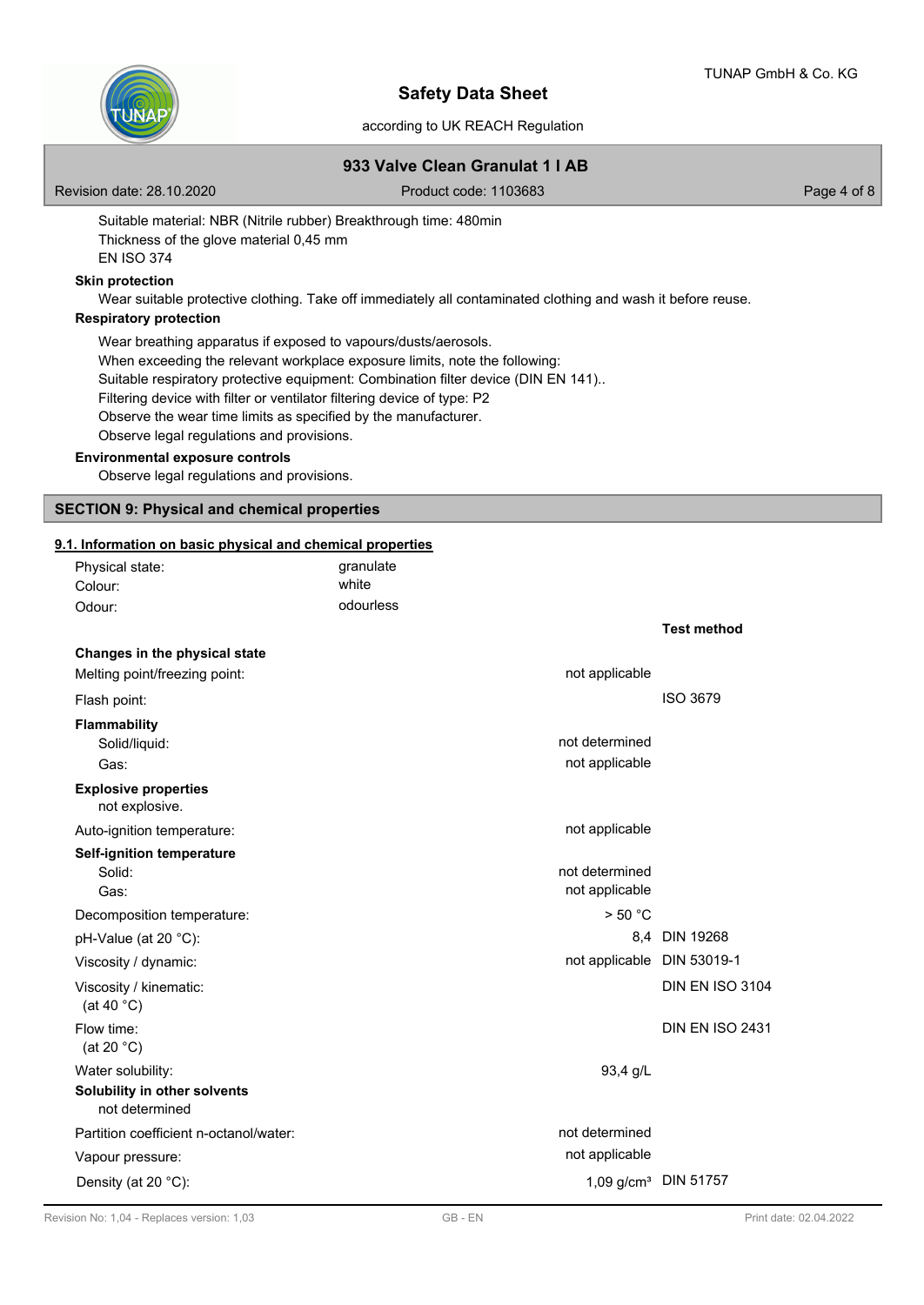

# according to UK REACH Regulation

| 933 Valve Clean Granulat 1   AB                    |                              |             |  |  |
|----------------------------------------------------|------------------------------|-------------|--|--|
| Revision date: 28.10.2020                          | Product code: 1103683        | Page 5 of 8 |  |  |
| Bulk density:                                      | 950 - 1100 kg/m <sup>3</sup> |             |  |  |
| Relative vapour density:                           | not applicable               |             |  |  |
| 9.2. Other information                             |                              |             |  |  |
| Information with regard to physical hazard classes |                              |             |  |  |
| Oxidizing properties<br>Not oxidising.             |                              |             |  |  |
| Other safety characteristics                       |                              |             |  |  |
| Solid content:                                     | not determined               |             |  |  |
| Evaporation rate:                                  | not determined               |             |  |  |
| <b>Further Information</b>                         |                              |             |  |  |
| CECTION 40. Ctability and readibility              |                              |             |  |  |

### **SECTION 10: Stability and reactivity**

### **10.1. Reactivity**

Reacts with : Oxidizing agents. Violent reaction with: Acid. Release of: Carbon dioxide (CO2).

# **10.2. Chemical stability**

The product is stable under normal conditions.

# **10.3. Possibility of hazardous reactions**

No hazardous reaction when handled and stored according to provisions.

### **10.4. Conditions to avoid**

Keep away from heat/sparks/open flames/hot surfaces. - No smoking. Take precautionary measures against static discharges.

# **10.5. Incompatible materials**

Oxidizing agents. Pyrophoric or self-heating substances.

### **10.6. Hazardous decomposition products**

Carbon dioxide (CO2). Sodium oxide

# **Further information**

Do not mix with other chemicals.

# **SECTION 11: Toxicological information**

# **11.1. Information on hazard classes as defined in GB CLP Regulation**

## **Toxicocinetics, metabolism and distribution**

There are no data available on the mixture itself.

# **Acute toxicity**

Based on available data, the classification criteria are not met.

### **Irritation and corrosivity**

Based on available data, the classification criteria are not met.

### **Sensitising effects**

Based on available data, the classification criteria are not met.

### **Carcinogenic/mutagenic/toxic effects for reproduction**

Based on available data, the classification criteria are not met.

No indications of human carcinogenicity exist.

No indications of human germ cell mutagenicity exist.

No indications of human reproductive toxicity exist.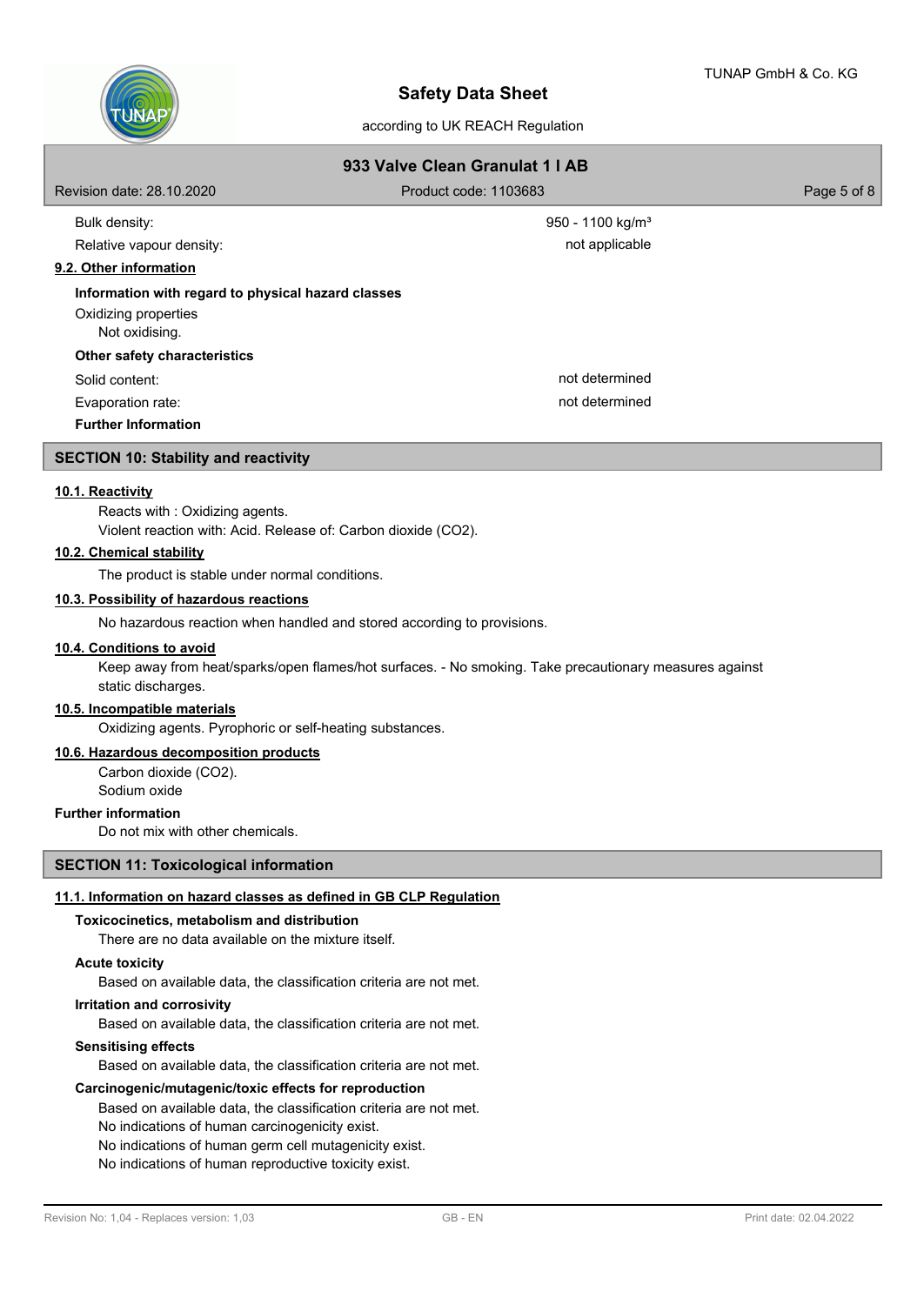

# according to UK REACH Regulation

# **933 Valve Clean Granulat 1 l AB**

Revision date: 28.10.2020 Product code: 1103683 Page 6 of 8

### **STOT-single exposure**

Based on available data, the classification criteria are not met. No information available.

### **STOT-repeated exposure**

Based on available data, the classification criteria are not met.

#### **Aspiration hazard**

Based on available data, the classification criteria are not met. No information available.

### **Specific effects in experiment on an animal**

No information available.

# **Additional information on tests**

The mixture is classified as not hazardous according to regulation (EC) No 1272/2008 [CLP].

# **SECTION 12: Ecological information**

### **12.1. Toxicity**

The product is not: Ecotoxic.

# **12.2. Persistence and degradability**

The product has not been tested. not applicable AOX (mg/l): 0

### **12.3. Bioaccumulative potential**

not applicable

# **12.4. Mobility in soil**

not applicable

# **12.5. Results of PBT and vPvB assessment**

This substance does not meet the PBT/vPvB criteria of UK REACH.

The product has not been tested.

# **12.6. Endocrine disrupting properties**

This substance does not have endocrine disrupting properties with respect to non-target organisms.

### **12.7. Other adverse effects**

No information available.

### **Further information**

Avoid release to the environment.

### **SECTION 13: Disposal considerations**

### **13.1. Waste treatment methods**

#### **Disposal recommendations**

Do not allow to enter into surface water or drains. Dispose of waste according to applicable legislation.

# **List of Wastes Code - residues/unused products**

060314 WASTES FROM INORGANIC CHEMICAL PROCESSES; wastes from the MFSU of salts and their solutions and metallic oxides; solid salts and solutions other than those mentioned in 06 03 11 and 06 03 13

### **List of Wastes Code - used product**

WASTES FROM INORGANIC CHEMICAL PROCESSES; wastes from the MFSU of salts and their solutions and metallic oxides; solid salts and solutions other than those mentioned in 06 03 11 and 06 03 13 060314

### **List of Wastes Code - contaminated packaging**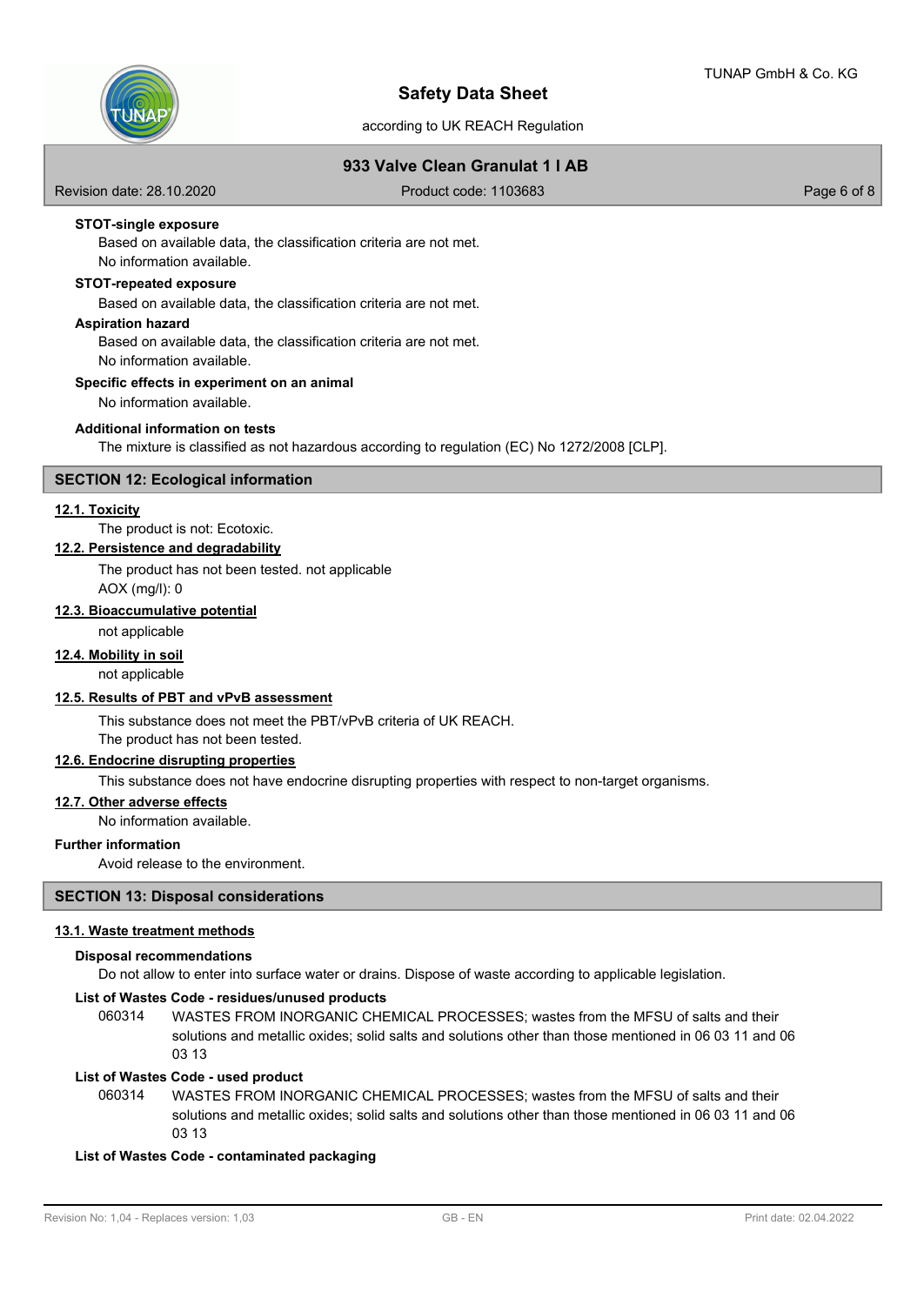

# **933 Valve Clean Granulat 1 l AB**

Revision date: 28.10.2020 Product code: 1103683 Page 7 of 8

WASTE PACKAGING; ABSORBENTS, WIPING CLOTHS, FILTER MATERIALS AND PROTECTIVE CLOTHING NOT OTHERWISE SPECIFIED; packaging (including separately collected municipal packaging waste); plastic packaging 150102

#### **Contaminated packaging**

Water (with cleaning agent). Completely emptied packages can be recycled.

### **SECTION 14: Transport information**

#### **Land transport (ADR/RID)**

| 14.1. UN number or ID number:                                                                        | No dangerous good in sense of this transport regulation. |  |  |
|------------------------------------------------------------------------------------------------------|----------------------------------------------------------|--|--|
| 14.2. UN proper shipping name:                                                                       | No dangerous good in sense of this transport regulation. |  |  |
| 14.3. Transport hazard class(es):                                                                    | No dangerous good in sense of this transport regulation. |  |  |
| 14.4. Packing group:                                                                                 | No dangerous good in sense of this transport regulation. |  |  |
| Inland waterways transport (ADN)                                                                     |                                                          |  |  |
| 14.1. UN number or ID number:                                                                        | No dangerous good in sense of this transport regulation. |  |  |
| 14.2. UN proper shipping name:                                                                       | No dangerous good in sense of this transport regulation. |  |  |
| 14.3. Transport hazard class(es):                                                                    | No dangerous good in sense of this transport regulation. |  |  |
| 14.4. Packing group:                                                                                 | No dangerous good in sense of this transport regulation. |  |  |
| <b>Marine transport (IMDG)</b>                                                                       |                                                          |  |  |
| 14.1. UN number or ID number:                                                                        | No dangerous good in sense of this transport regulation. |  |  |
| 14.2. UN proper shipping name:                                                                       | No dangerous good in sense of this transport regulation. |  |  |
| 14.3. Transport hazard class(es):                                                                    | No dangerous good in sense of this transport regulation. |  |  |
| 14.4. Packing group:                                                                                 | No dangerous good in sense of this transport regulation. |  |  |
| Marine pollutant:                                                                                    | no                                                       |  |  |
| Air transport (ICAO-TI/IATA-DGR)                                                                     |                                                          |  |  |
| 14.1. UN number or ID number:                                                                        | No dangerous good in sense of this transport regulation. |  |  |
| 14.2. UN proper shipping name:                                                                       | No dangerous good in sense of this transport regulation. |  |  |
| 14.3. Transport hazard class(es):                                                                    | No dangerous good in sense of this transport regulation. |  |  |
| 14.4. Packing group:                                                                                 | No dangerous good in sense of this transport regulation. |  |  |
| 14.5. Environmental hazards                                                                          |                                                          |  |  |
| ENVIRONMENTALLY HAZARDOUS:                                                                           | No                                                       |  |  |
| 14.6. Special precautions for user                                                                   |                                                          |  |  |
| No information available.                                                                            |                                                          |  |  |
| 14.7. Maritime transport in bulk according to IMO instruments                                        |                                                          |  |  |
| not applicable                                                                                       |                                                          |  |  |
| <b>SECTION 15: Regulatory information</b>                                                            |                                                          |  |  |
| 15.1. Safety, health and environmental regulations/legislation specific for the substance or mixture |                                                          |  |  |
| EU regulatory information                                                                            |                                                          |  |  |
| 2010/75/EU (VOC):                                                                                    | No information available.                                |  |  |
| 2004/42/EC (VOC):                                                                                    | No information available.                                |  |  |
| <b>Additional information</b>                                                                        |                                                          |  |  |
| Safety Data Sheet according to Regulation (EC) No. 1907/2006 (REACH)                                 |                                                          |  |  |
|                                                                                                      |                                                          |  |  |

# **National regulatory information**

Water hazard class (D): 1 - slightly hazardous to water

# **15.2. Chemical safety assessment**

Chemical safety assessments for substances in this mixture were not carried out.